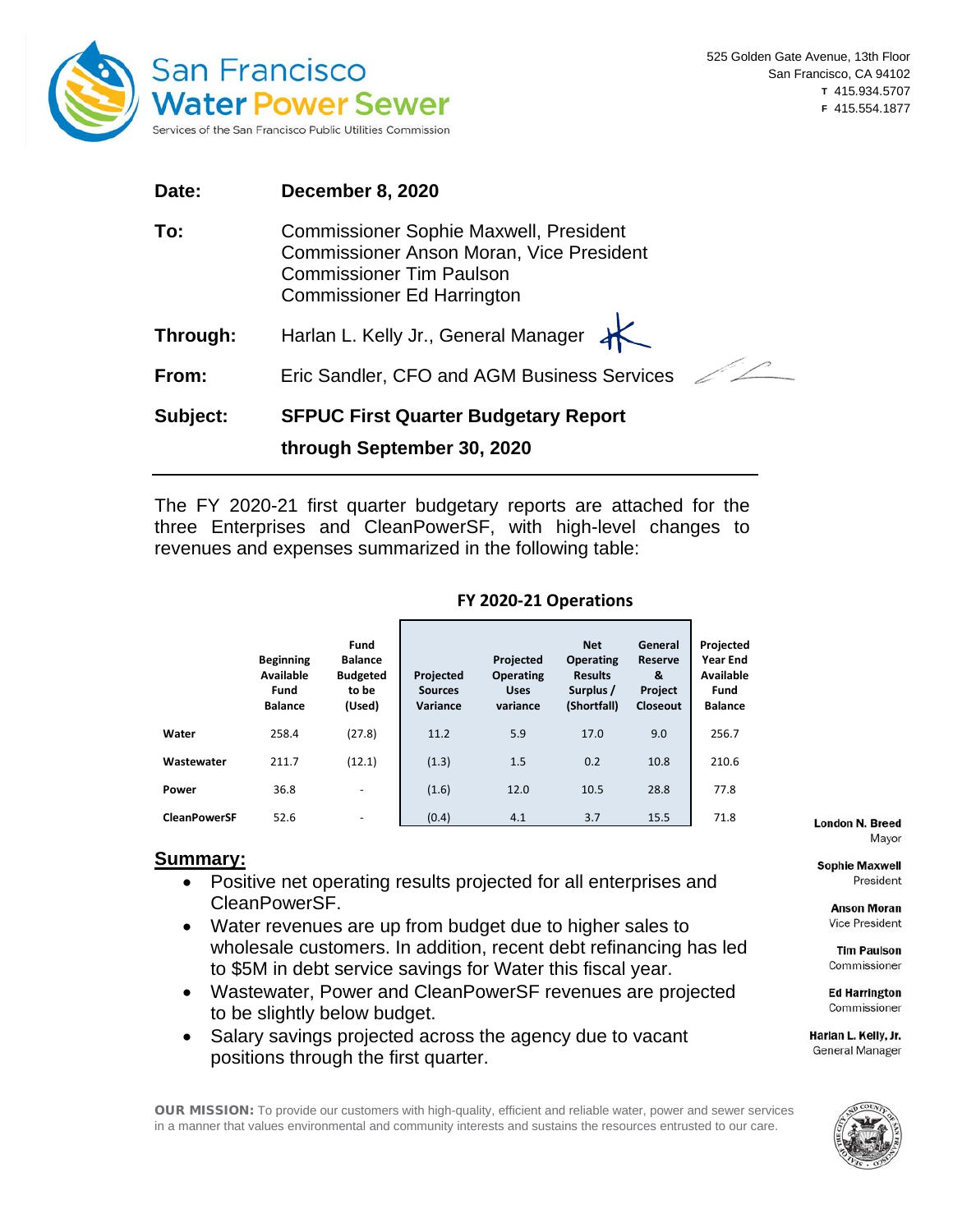- In Power, \$3.5M increased cost of purchased power due to distribution cost proposals, set to begin in January 2021, is offset by \$4.0M power purchase contingency budget, as well as \$9.1M in prior year unspent funds carried forward from FY 2019-20.
- Emergency customer assistance programs are assumed to continue through June 2021.
- All enterprises are projected to meet their financial policy minimums and coverage ratios.

Please note that the attached reports show Capital Project cost "savings" in Water, Wastewater and Hetch Hetchy Water & Power. These savings reflect cuts to previously appropriated revenue-funded capital and programmatic projects to rebalance the FY 2019-20 budget, as well as to provide a source to help rebalance the FY 2020-21 and FY 2021-22 budgets:

| \$ Millions             | Water | Wastewater | <b>Hetch Hetchy</b> |
|-------------------------|-------|------------|---------------------|
| <b>Capital Projects</b> |       | 10.2       | ף דר                |
| Programmatic            | 2.0   | 0.6        | -                   |
| <b>Total</b>            | 9.0   | 10.8       | 27.3                |

*Project Cost Savings for Budget Rebalancing*

If you have questions, please contact me at (415) 934-5707.

CC: Michael Carlin, Deputy General Manager, SFPUC Juliet Ellis, AGM, External Affairs, SFPUC Barbara Hale, AGM, Power Enterprise, SFPUC Kathryn How, AGM, Infrastructure, SFPUC Greg Norby, AGM, Wastewater Enterprise, SFPUC Steve Ritchie, AGM, Water Enterprise, SFPUC Ashley Groffenberger, Acting Budget Director, Mayor's Office Ben Rosenfield, Controller

Attachments: Appendix A Water Enterprise Appendix B Wastewater Enterprise Appendix C Hetch Hetchy Water & Power, including the Power Enterprise Appendix D CleanPowerSF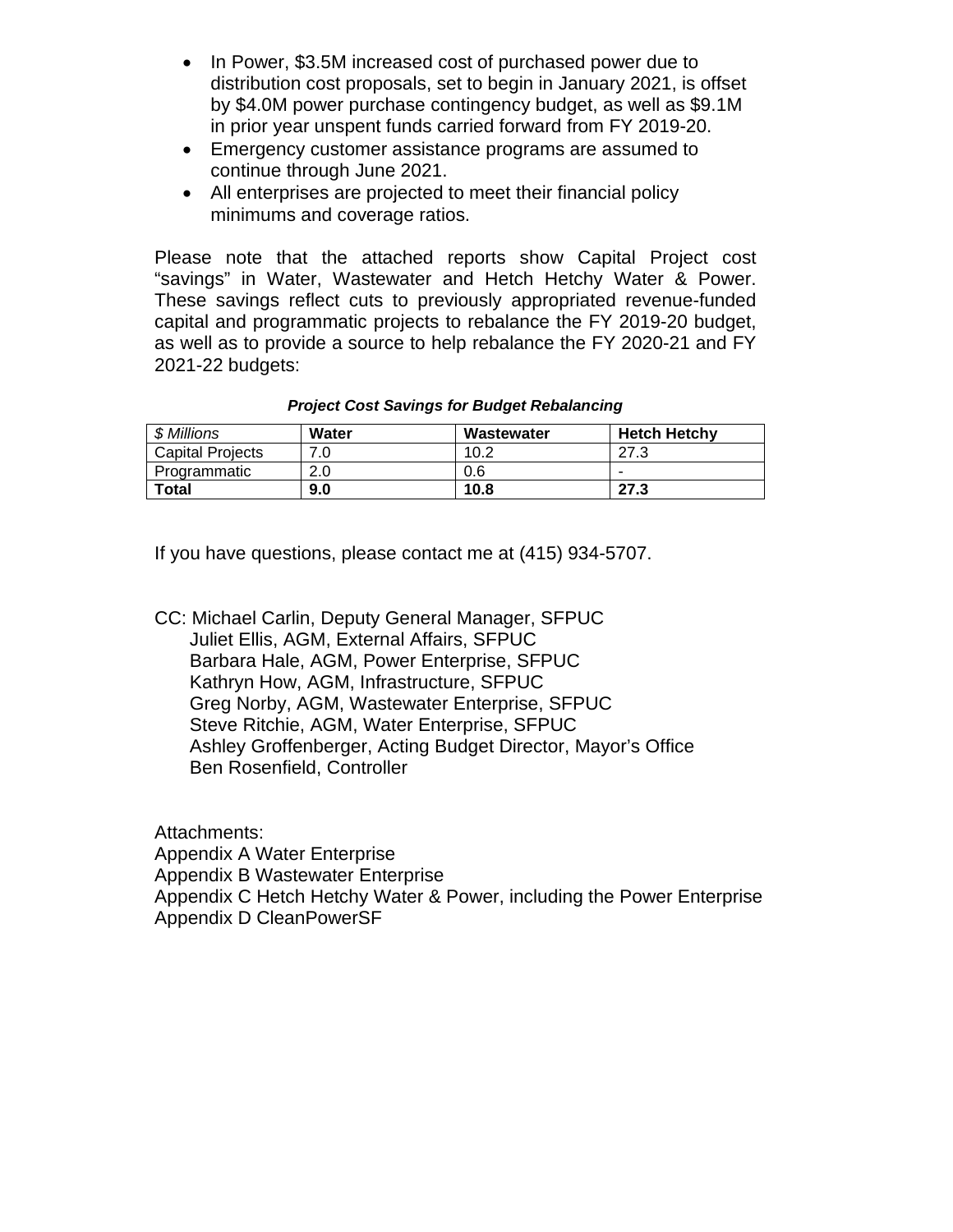# **Appendix A**

## **WATER ENTERPRISE OPERATING FUNDS FY 2020-21 1st Quarter - Budgetary Basis, Funds 25940, 25950, 25960, 26570, 26600 (\$ Millions)**

|                                                                   |                              | FY 2020-21                                                             |     |                                                                |                                                           |                                             |  |
|-------------------------------------------------------------------|------------------------------|------------------------------------------------------------------------|-----|----------------------------------------------------------------|-----------------------------------------------------------|---------------------------------------------|--|
|                                                                   | FY 2019-20<br><b>Actuals</b> | Original<br><b>Budget</b>                                              |     | <b>Revised</b><br><b>Budget</b><br>(includes<br>carryforwards) | <b>Projection</b><br>(includes<br>carryforwards)          | Variance<br>(Projection -Revised<br>Budget) |  |
| <b>Sources</b>                                                    |                              |                                                                        |     |                                                                |                                                           |                                             |  |
| <b>Retail Water Sales</b>                                         | 291.9                        | 305.7                                                                  |     | 306.3                                                          | 302.8                                                     | $(3.4)$ <b>A</b>                            |  |
| <b>Wholesale Water Sales</b>                                      | 270.6                        | 262.4                                                                  |     | 262.4                                                          | 281.8                                                     | 19.4 B                                      |  |
| Interest Income                                                   | 8.7                          |                                                                        | 5.1 | 5.1                                                            | 5.1                                                       |                                             |  |
| Rental Income                                                     | 13.0                         | 12.5                                                                   |     | 12.5                                                           | 12.5                                                      |                                             |  |
| Miscellaneous Income                                              | 18.9                         | 20.9                                                                   |     | 21.6                                                           | 16.8                                                      | $(4.8)$ C                                   |  |
| Departmental Transfer Adjustment                                  | (34.5)                       | (44.2)                                                                 |     | (44.2)                                                         | (44.2)                                                    |                                             |  |
| <b>Federal Bond Interest Subsidy</b>                              | 23.8                         | 21.8                                                                   |     | 21.8                                                           | 21.8                                                      |                                             |  |
| Appropriated/Budgeted Use of Fund Balance                         | 55.8                         | 27.8                                                                   |     | 95.1                                                           | 95.1                                                      |                                             |  |
| <b>Total Sources</b>                                              | 648.1                        | 611.9                                                                  |     | 680.5                                                          | 691.7                                                     | 11.2                                        |  |
| <b>Operating Uses</b>                                             |                              |                                                                        |     |                                                                |                                                           |                                             |  |
| Personnel                                                         | 95.6                         | 102.3                                                                  |     | 102.3                                                          | 101.4                                                     | $0.9$ D                                     |  |
| <b>Non-Personnel Services</b>                                     | 16.4                         | 21.8                                                                   |     | 30.5                                                           | 30.5                                                      |                                             |  |
| <b>Materials and Supplies</b>                                     | 12.9                         | 15.3                                                                   |     | 16.9                                                           | 16.9                                                      |                                             |  |
| Equipment                                                         | 3.1                          |                                                                        | 4.5 | 9.9                                                            | 9.9                                                       |                                             |  |
| Light, Heat, and Power                                            | 9.9                          | 10.0                                                                   |     | 10.0                                                           | 10.0                                                      |                                             |  |
| Overhead (SFPUC Bureaus)                                          | 45.5                         | 54.4                                                                   |     | 60.0                                                           | 60.0                                                      |                                             |  |
| Services of Other Departments                                     | 12.8                         | 14.6                                                                   |     | 16.2                                                           | 16.2                                                      |                                             |  |
| <b>Debt Service</b>                                               | 291.1                        | 304.2                                                                  |     | 304.2                                                          | 299.3                                                     | 5.0<br>Е                                    |  |
| <b>Total Operating Uses</b>                                       | 487.4                        | 527.2                                                                  |     | 550.2                                                          | 544.3                                                     | 5.9                                         |  |
| <b>Net Operating Results</b>                                      | 160.7                        |                                                                        |     |                                                                | 147.4                                                     | 17.0                                        |  |
| <b>Adjustments to Operating Fund Balance</b>                      | FY 2019-20<br><b>Actuals</b> | <b>Current</b><br>Year<br><b>Transfers</b><br>from<br><b>Operating</b> |     | Total<br><b>Available</b><br><b>Funds</b>                      | <b>Projection</b><br>(current & future<br>years spending) | <b>Project</b><br><b>Closeouts</b>          |  |
| <b>Capital Projects</b>                                           | 51.8                         | 47.6                                                                   |     | 197.4                                                          | 190.4                                                     | $7.0$ F                                     |  |
| Facilities Maintenance/Programmatic                               | 33.2                         | 37.1                                                                   |     | 81.5                                                           | 79.5                                                      | $2.0$ G                                     |  |
| <b>Total Adjustments to Operating Fund Balance</b>                | \$<br>85.0                   | \$<br>84.7                                                             |     | \$<br>278.9                                                    | \$<br>269.9                                               | \$<br>9.0                                   |  |
| check                                                             |                              |                                                                        |     |                                                                |                                                           |                                             |  |
| <b>Available Fund Balance as of Fiscal Year-End</b>               | 258.4                        |                                                                        |     |                                                                |                                                           | 256.7                                       |  |
| Available Fund Balance, % of Operating Uses (H) 25-68%            | 93.4%                        |                                                                        |     |                                                                |                                                           | 79.1%                                       |  |
| Debt Service Coverage (Year-End Budgetary Basis)                  |                              |                                                                        |     |                                                                |                                                           |                                             |  |
| Indenture Basis (includes Available Fund Balance) (I) $\geq 1.35$ | $2.38*$                      | 1.93                                                                   |     |                                                                |                                                           | 2.06                                        |  |
| Current Basis (J) ≥ 1.10                                          | $1.32*$                      | 1.17                                                                   |     |                                                                |                                                           | 1.29                                        |  |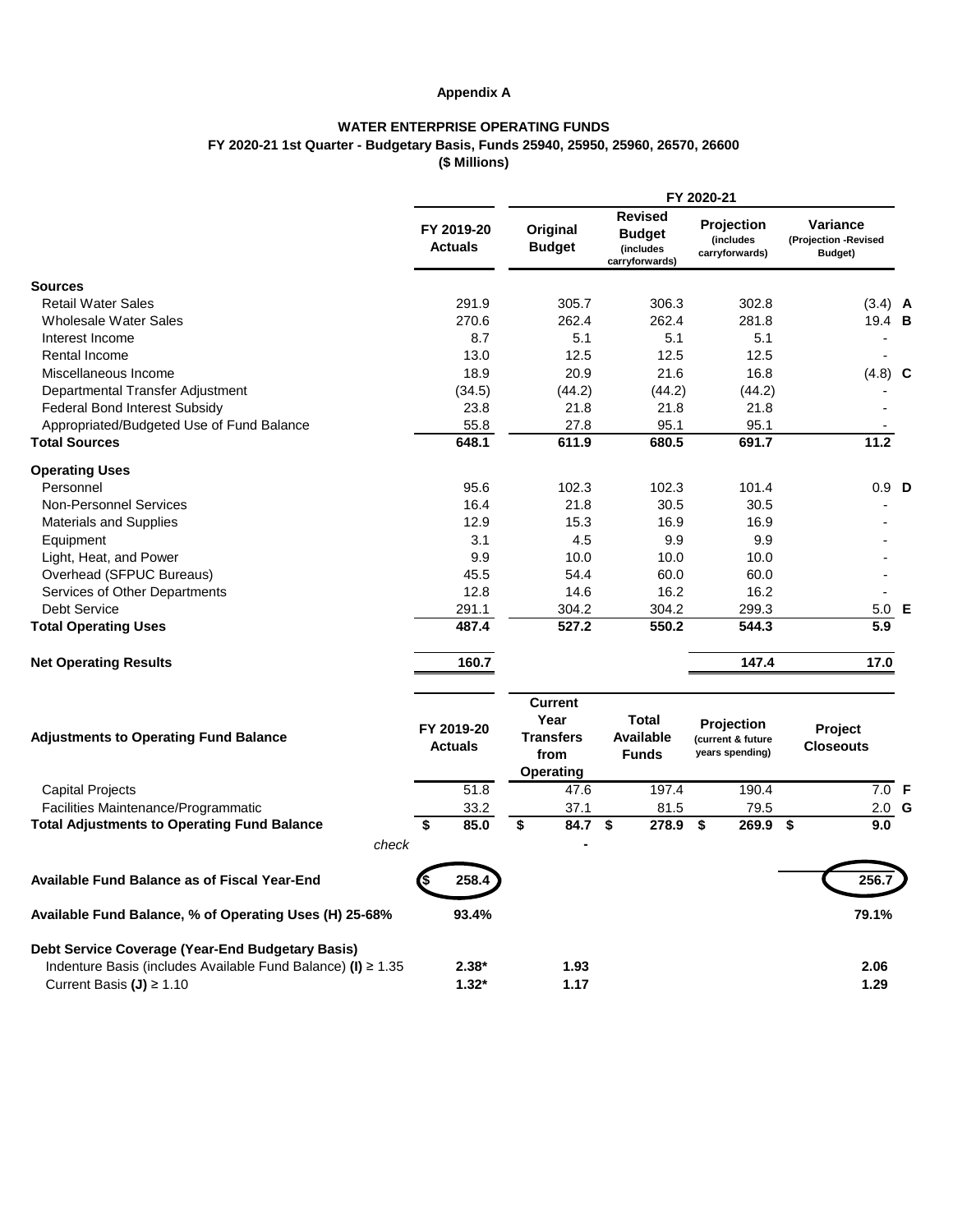#### **Appendix A**

### **WATER ENTERPRISE OPERATING FUNDS FY 2020-21 1st Quarter - Budgetary Basis, Funds 25940, 25950, 25960, 26570, 26600 (\$ Millions)**

#### **Revenue Variances**

**A**. Retail water sales forecasted to be 57.2 MGD, a 3.9% decrease from prior year actuals of 59.3 MGD, and a 0.5% decrease from budgeted volumes of 57.5 MGD. Projections incorporate \$650k cost of COVID-19 emergency discount programs.

**B**. Wholesale water sales forecasted to be 136.9 MGD, a 3.6% increase from prior year actuals of 131.8 MGD, and a 6.3% increase from budgeted volumes of 128.8 MGD. Revenues also include \$2.5M in unbudgeted payments from customers not

meeting minimum purchase requirements.

**C**. Miscellaneous revenue projected to decrease from budget, primarily driven by \$2.1M reduction in water service installations charges and \$2.7M reduced revenues or additional costs related to collections moratorium.

### **Expenditure Variances**

**D.** Salary savings due to vacant positions.

- **E.** Debt Service savings due to Water Revenue Bonds Refunding.
- **F.** Project savings to offset lower revenues from Covid sales reductions.

**G.** Project savings to offset lower revenues from Covid sales reductions.

## **Other Notes**

- **H.** Calculated as Ending Available Fund Balance (including additions to General Reserve) as a percent of Operating Uses plus Facilities Maintenance/Programmatic Uses. SFPUC's Fund Balance Reserve Policy requires this to be within a range of 25-68%.
- **I.** Calculated as ratio between (a) Total Sources plus Beginning Available Fund Balance plus Capacity Charges, less Operating Uses less Facilities Maintenance/Programmatic, excluding all revenues and expenses related to the 525 Golden Gate COPs, and (b) Debt Service. The Indenture requires this ratio to be a minimum of 1.25 times, and SFPUC's Debt Service Coverage Policy requires this ratio to to be a minimum of 1.35 times.
- **J.** Calculated as ratio between (a) Total Sources plus any appropriated fund balance, plus Capacity Charges, less Operating Uses less Facilities Maintenance/Programmatic, excluding all revenues and expenses related to the 525 Golden Gate COPs, and (b) Debt Service. SFPUC's Debt Service Coverage Policy requires this ratio to be a minimum of 1.10 times.

\* Preliminary, unaudited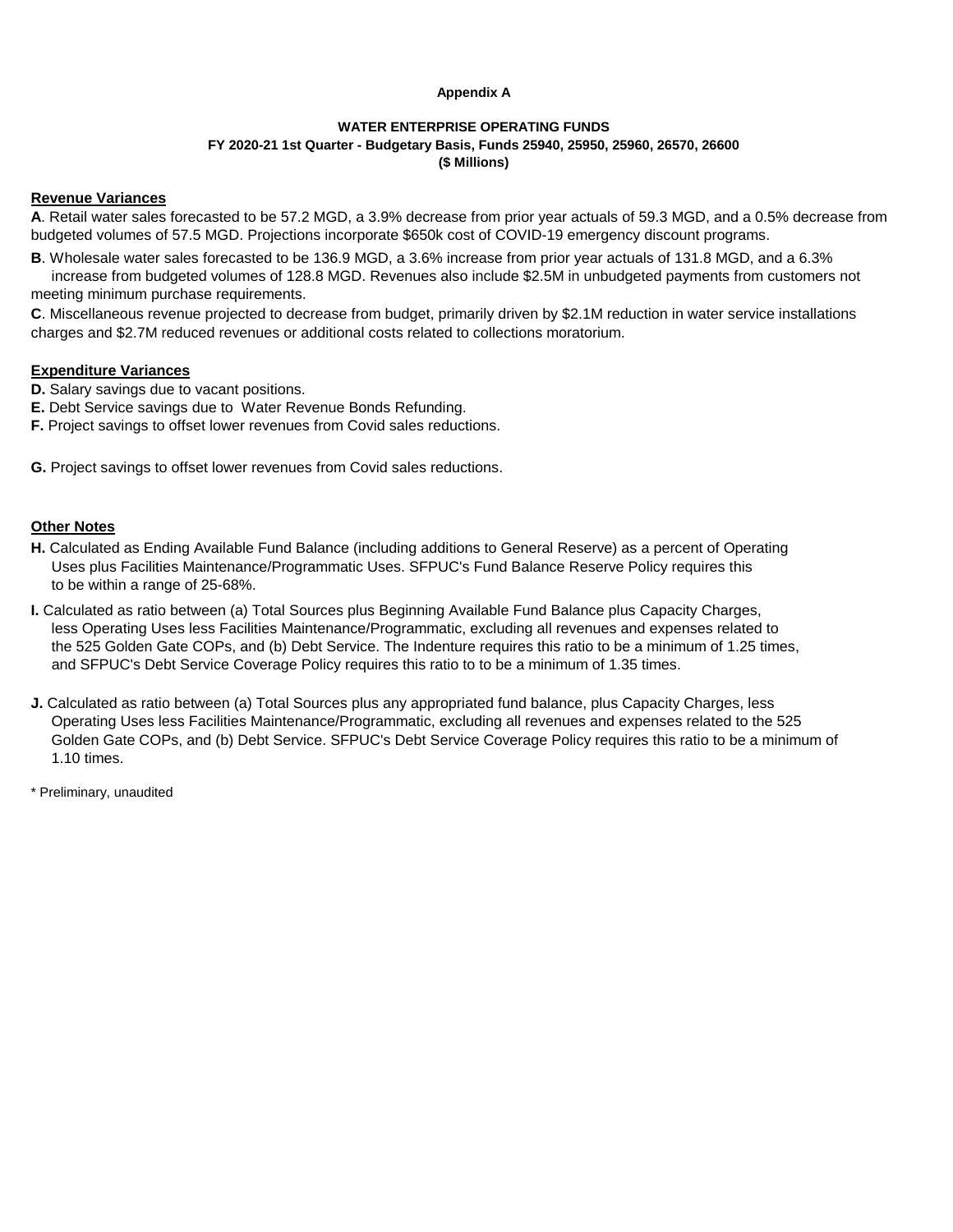# **Appendix B**

# **WASTEWATER ENTERPRISE OPERATING FUNDS FY 2020-21 1st Quarter - Budgetary Basis, Funds 20160, 20550, 20170, 20210**

**(\$ Millions)**

|                                                                   |                              |         |                                                                        |                                                                | FY 2020-21                                                |                                                 |  |
|-------------------------------------------------------------------|------------------------------|---------|------------------------------------------------------------------------|----------------------------------------------------------------|-----------------------------------------------------------|-------------------------------------------------|--|
|                                                                   | FY 2019-20<br><b>Actuals</b> |         | Original<br><b>Budget</b>                                              | <b>Revised</b><br><b>Budget</b><br>(includes<br>carryforwards) | Projection<br>(current year<br>spending)                  | Variance<br>(Projection -<br>Revised<br>Budget) |  |
| <b>Sources</b>                                                    |                              |         |                                                                        |                                                                |                                                           |                                                 |  |
| Sewer Service Charges                                             | 338.4                        |         | 353.4                                                                  | 353.6                                                          | 352.4                                                     | $(1.1)$ A                                       |  |
| Interest Income                                                   | 8.0                          |         | 5.9                                                                    | 5.9                                                            | 5.9                                                       |                                                 |  |
| Miscellaneous Income                                              | 4.4                          |         | 5.2                                                                    | 5.2                                                            | 5.0                                                       | $(0.2)$ <b>B</b>                                |  |
| <b>Federal Bond Interest Subsidy</b>                              | 4.0                          |         | 3.5                                                                    | 3.5                                                            | 3.5                                                       |                                                 |  |
| Appropriated/Budgeted Use of Fund Balance                         | 18.0                         |         | 12.1                                                                   | 27.5                                                           | 27.5                                                      |                                                 |  |
| <b>Total Sources</b>                                              | 372.8                        |         | 380.1                                                                  | 395.6                                                          | 394.3                                                     | (1.3)                                           |  |
| <b>Operating Uses</b>                                             |                              |         |                                                                        |                                                                |                                                           |                                                 |  |
| Personnel                                                         | 70.9                         |         | 76.3                                                                   | 76.2                                                           | 74.7                                                      | $1.5\text{ C}$                                  |  |
| <b>Non-Personnel Services</b>                                     | 20.7                         |         | 23.4                                                                   | 26.6                                                           | 26.6                                                      |                                                 |  |
| <b>City Grant Programs</b>                                        | 0.0                          |         | 0.3                                                                    | 0.5                                                            | 0.5                                                       |                                                 |  |
| <b>Materials and Supplies</b>                                     | 8.4                          |         | 11.2                                                                   | 12.5                                                           | 12.5                                                      |                                                 |  |
| Equipment                                                         | 1.3                          |         | 1.8                                                                    | 4.3                                                            | 4.3                                                       |                                                 |  |
| Light, Heat, and Power                                            | 10.8                         |         | 11.9                                                                   | 11.9                                                           | 11.9                                                      |                                                 |  |
| Overhead (SFPUC Bureaus)                                          | 27.9                         |         | 30.5                                                                   | 33.5                                                           | 33.5                                                      |                                                 |  |
| Services of Other Departments                                     | 24.6                         |         | 26.1                                                                   | 27.1                                                           | 27.1                                                      |                                                 |  |
| <b>Debt Service</b>                                               | 68.7                         |         | 87.5                                                                   | 87.5                                                           | 87.5                                                      |                                                 |  |
| <b>Total Operating Uses</b>                                       | 233.3                        |         | 268.9                                                                  | 280.1                                                          | 278.6                                                     | 1.5                                             |  |
| <b>Net Operating Results</b>                                      | 139.5                        |         |                                                                        |                                                                | 115.7                                                     | \$<br>0.2                                       |  |
| <b>Adjustments to Operating Fund Balance</b>                      | FY 2019-20<br><b>Actuals</b> |         | <b>Current</b><br>Year<br><b>Transfers</b><br>from<br><b>Operating</b> | Total<br><b>Available</b><br><b>Funds</b>                      | <b>Projection</b><br>(current & future<br>years spending) | Project<br><b>Closeouts</b>                     |  |
| <b>Capital Projects</b>                                           | 32.0                         |         | 102.1                                                                  | 169.3                                                          | 159.1                                                     | $10.2$ D                                        |  |
| Facilities Maintenance/Programmatic                               | 6.4                          |         | 7.3                                                                    | 11.4                                                           | 11.4                                                      | $0.6$ E                                         |  |
| <b>General Reserve</b>                                            |                              |         | 0.4                                                                    | 0.4                                                            | 0.4                                                       |                                                 |  |
| <b>Total Adjustments to Operating Fund Balance</b>                | 38.4<br>\$                   |         | 109.8<br>\$                                                            | $\overline{\bullet}$<br>181.1                                  | $\overline{\bullet}$<br>170.9                             | \$<br>10.8                                      |  |
| Available Fund Balance as of Fiscal Year-End                      | \$<br>211.7                  |         |                                                                        |                                                                |                                                           | 210.6                                           |  |
| Available Fund Balance, % of Operating Uses (F) 25-68%            | 113.4%                       |         |                                                                        |                                                                |                                                           | 104.0%                                          |  |
| Debt Service Coverage (Year-End Budgetary Basis)                  |                              |         |                                                                        |                                                                |                                                           |                                                 |  |
| Indenture Basis (includes Available Fund Balance) (G) $\geq 1.35$ | 6.06                         |         | 4.80                                                                   |                                                                |                                                           | 4.56                                            |  |
| Current Basis (H) $\geq 1.10$                                     | 3.00                         | $\star$ | 2.48                                                                   |                                                                |                                                           | 2.31                                            |  |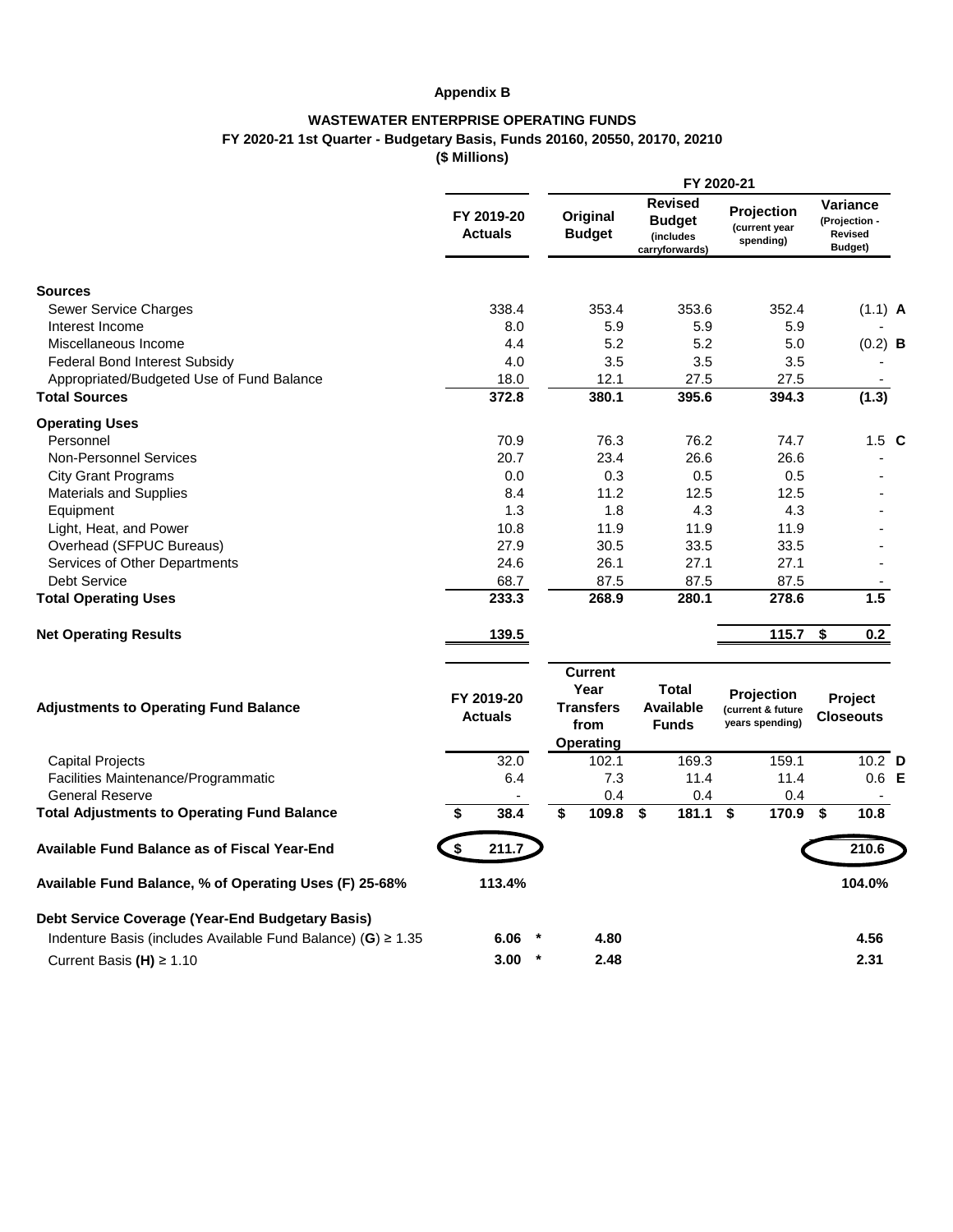## **Appendix B**

## **WASTEWATER ENTERPRISE OPERATING FUNDS FY 2020-21 1st Quarter - Budgetary Basis, Funds 20160, 20550, 20170, 20210 (\$ Millions)**

### **Revenue Variances**

- **A.** Wastewater retail billable volumes projected to be 47.8 MGD, a 2.3% increase from budget of 46.7 MGD and a 1.5% decrease from prior year actuals of 48.5 MGD. Projection accounts for \$1.5M in COVID-19 emergency discounts.
- **B.** Miscellaneous income projected to decrease from budget due to \$230k reduced revenues related to collections moratorium.

## **Expenditure Variances**

- **C.** Salary savings reflect vacant positions.
- **D.** Project savings to offset lower revenues from Covid sales reductions.
- **E.** Project savings to offset lower revenues from Covid sales reductions.

## **Other Notes**

- **F.** Calculated as Ending Available Fund Balance (including additions to General Reserve) as a percent of Operating Uses plus Facilities Maintenance/Programmatic Uses. SFPUC's Fund Balance Reserve Policy requires this to be within a range of 25-68%.
- **G.** Calculated as ratio between (a) Total Sources plus Beginning Available Fund Balance plus Capacity Charges, less Operating Uses less Facilities Maintenance/Programmatic (excluding all revenues and expenses related to the 525 Golden Gate COPs), and (b) Debt Service. The Indenture requires this ratio to be a minimum of 1.25 times, and SFPUC's Debt Service Coverage Policy requires this ratio to be a minimum of 1.35 times.
- **H.** Calculated as ratio between (a) Total Sources plus any appropriated fund balance plus Capacity Charges, less Operating Uses less Facilities Maintenance/Programmatic (excluding all revenues and expenses related to the 525 Golden Gate COPs), and (b) Debt Service. SFPUC's Debt Service Coverage Policy requires this ratio to be a minimum of 1.10 times.
- \* Preliminary, unaudited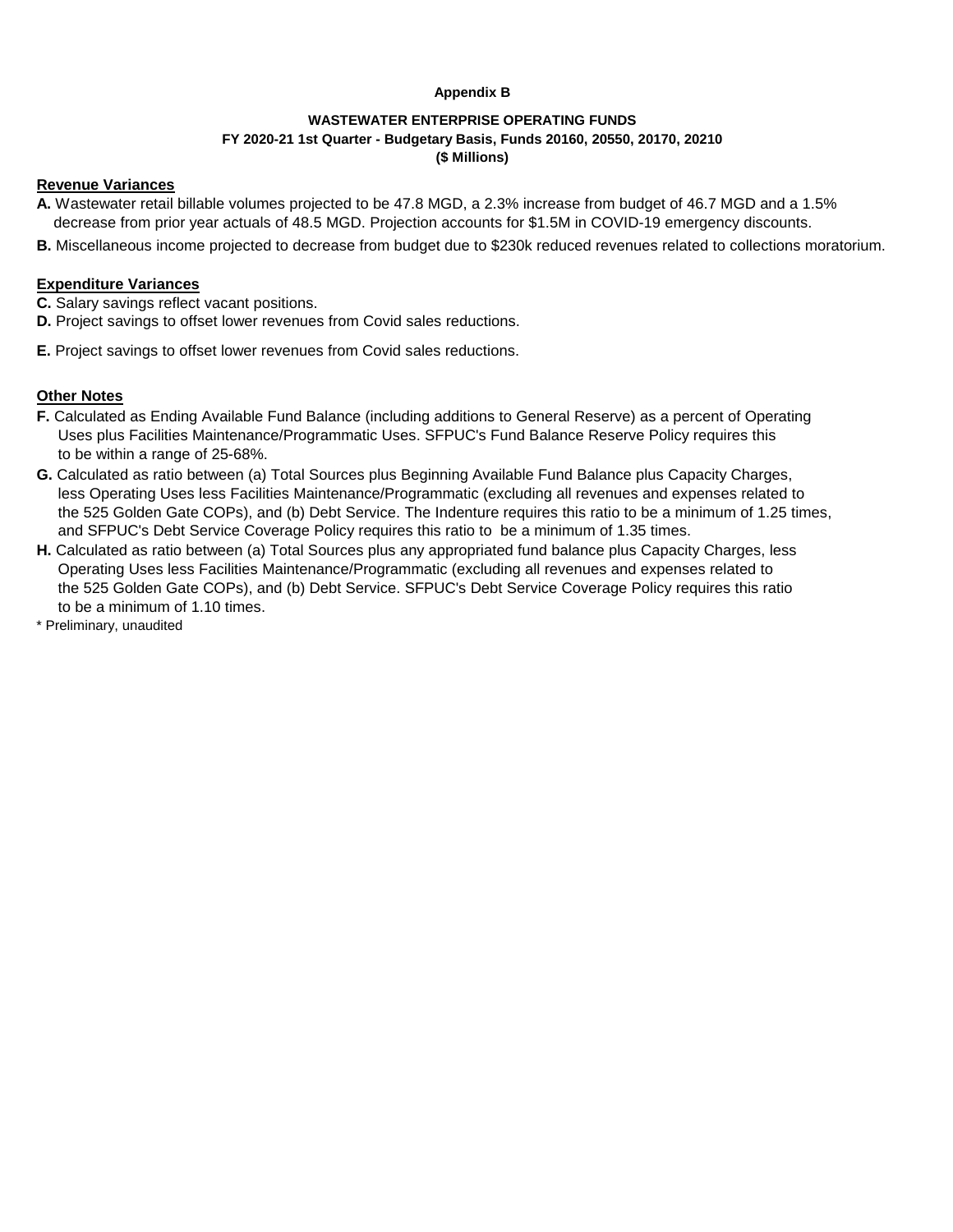# **Appendix C**

# **HETCH HETCHY WATER & POWER OPERATING FUNDS FY 2020-21 1st Quarter - Budgetary Basis - 24970, 24980, 24990 & 25030**

**(\$ Millions)**

|                                                              |                              |                                                                 | FY 2020-21                                                     |                                                    |                                                 |  |
|--------------------------------------------------------------|------------------------------|-----------------------------------------------------------------|----------------------------------------------------------------|----------------------------------------------------|-------------------------------------------------|--|
|                                                              | FY 2019-20<br><b>Actuals</b> | Original<br><b>Budget</b>                                       | <b>Revised</b><br><b>Budget</b><br>(includes<br>carryforwards) | Projection<br>(current year<br>spending)           | Variance<br>(Projection -<br>Revised<br>Budget) |  |
| <b>Sources</b>                                               |                              |                                                                 |                                                                |                                                    |                                                 |  |
| Electric Sales - Retail                                      | 128.6                        | 117.8                                                           | 118.0                                                          | 116.1                                              | $(1.9)$ A                                       |  |
| Electric Sales - Wholesale                                   | 15.9                         | 20.8                                                            | 20.8                                                           | 22.6                                               | 1.7 <sup>B</sup>                                |  |
| Water Sales - Transfer from Water Department                 | 34.6                         | 44.1                                                            | 44.1                                                           | 44.1                                               |                                                 |  |
| Natural Gas & Steam - City Work Orders                       | 10.8                         | 13.0                                                            | 14.2                                                           | 12.8                                               | $(1.4)$ C                                       |  |
| Interest Income                                              | 5.6                          | 4.5                                                             | 4.5                                                            | 4.5                                                |                                                 |  |
| Federal Interest Subsidy - Power Bonds                       | 0.5                          | 0.5                                                             | 0.5                                                            | 0.5                                                |                                                 |  |
| Miscellaneous Income                                         | 3.1                          | 2.5                                                             | 2.5                                                            | 2.5                                                |                                                 |  |
| Appropriated/Budgeted Use of Fund Balance                    | 23.8                         | $\overline{\phantom{a}}$                                        | 29.4                                                           | 29.4                                               |                                                 |  |
| <b>Total Sources</b>                                         | 222.9                        | 203.2                                                           | 234.1                                                          | 232.5                                              | (1.6)                                           |  |
| <b>Operating Uses</b>                                        |                              |                                                                 |                                                                |                                                    |                                                 |  |
| Personnel                                                    | 44.9                         | 49.0                                                            | 49.0                                                           | 48.2                                               | 0.8 <sub>D</sub>                                |  |
| <b>Non-Personnel Services</b>                                | 24.3                         | 38.1                                                            | 46.0                                                           | 46.0                                               |                                                 |  |
| Power Purchases, Transmission Distribution & Related Chard   | 49.0                         | 46.8                                                            | 55.9                                                           | 46.0                                               | $9.8$ E                                         |  |
| Natural Gas & Steam                                          | 9.7                          | 13.0                                                            | 14.2                                                           | 12.8                                               | $1.4$ F                                         |  |
| <b>Materials and Supplies</b>                                | 3.3                          | 3.4                                                             | 3.5                                                            | 3.5                                                |                                                 |  |
| Equipment                                                    | 0.6                          | 1.8                                                             | 3.9                                                            | 3.9                                                |                                                 |  |
| Overhead (SFPUC Bureaus)                                     | 16.9                         | 18.5                                                            | 20.1                                                           | 20.1                                               |                                                 |  |
| Services of Other Departments                                | 6.3                          | 8.5                                                             | 10.2                                                           | 10.2                                               |                                                 |  |
| <b>Debt Service</b>                                          | 6.0                          | 5.7                                                             | 5.7                                                            | 5.7                                                |                                                 |  |
| <b>Total Operating Uses</b>                                  | 161.1                        | 184.7                                                           | 208.5                                                          | 196.5                                              | $12.0$                                          |  |
| <b>Net Operating Results</b>                                 | 61.8                         |                                                                 |                                                                | 36.0                                               | 10.5                                            |  |
| <b>Adjustments to Operating Fund Balance</b>                 | FY 2019-20<br><b>Actuals</b> | <b>Current</b><br>Year<br><b>Transfers</b><br>from<br>Operating | Total<br><b>Available</b><br><b>Funds</b>                      | Projection<br>(current & future<br>years spending) | Project<br><b>Closeouts</b>                     |  |
| Facilities Maintenance/Programmatic                          | 12.0                         | 16.2                                                            | 21.8                                                           | 21.8                                               | $\sim$                                          |  |
| Capital projects                                             | 28.5                         | 0.6                                                             | 149.7                                                          | 122.5                                              | $27.3$ G                                        |  |
| <b>General Reserve</b>                                       |                              | 1.5                                                             | 1.5                                                            |                                                    | $1.5$ H                                         |  |
| <b>Total Adjustments to Operating Fund Balance</b>           | 40.4                         | 18.3                                                            | 173.0                                                          | 144.2                                              | 28.8                                            |  |
| Available Fund Balance as of Fiscal Year-End                 | 38.6                         |                                                                 |                                                                |                                                    | 77.8                                            |  |
| Available Fund Balance, % of Operating Uses (T) 25-68%       | 25.5%                        |                                                                 |                                                                |                                                    | 45.8%                                           |  |
| Debt Service Coverage Year-End Budgetary Basis               |                              |                                                                 |                                                                |                                                    |                                                 |  |
| Indenture Basis (includes Available Fund Balance) (U) ≥ 1.35 | 23.56 *                      | 17.61                                                           |                                                                |                                                    | 10.97                                           |  |
| Current Basis (V) $\geq 1.10$                                | $12.21$ *                    | 1.77                                                            |                                                                |                                                    | 7.37                                            |  |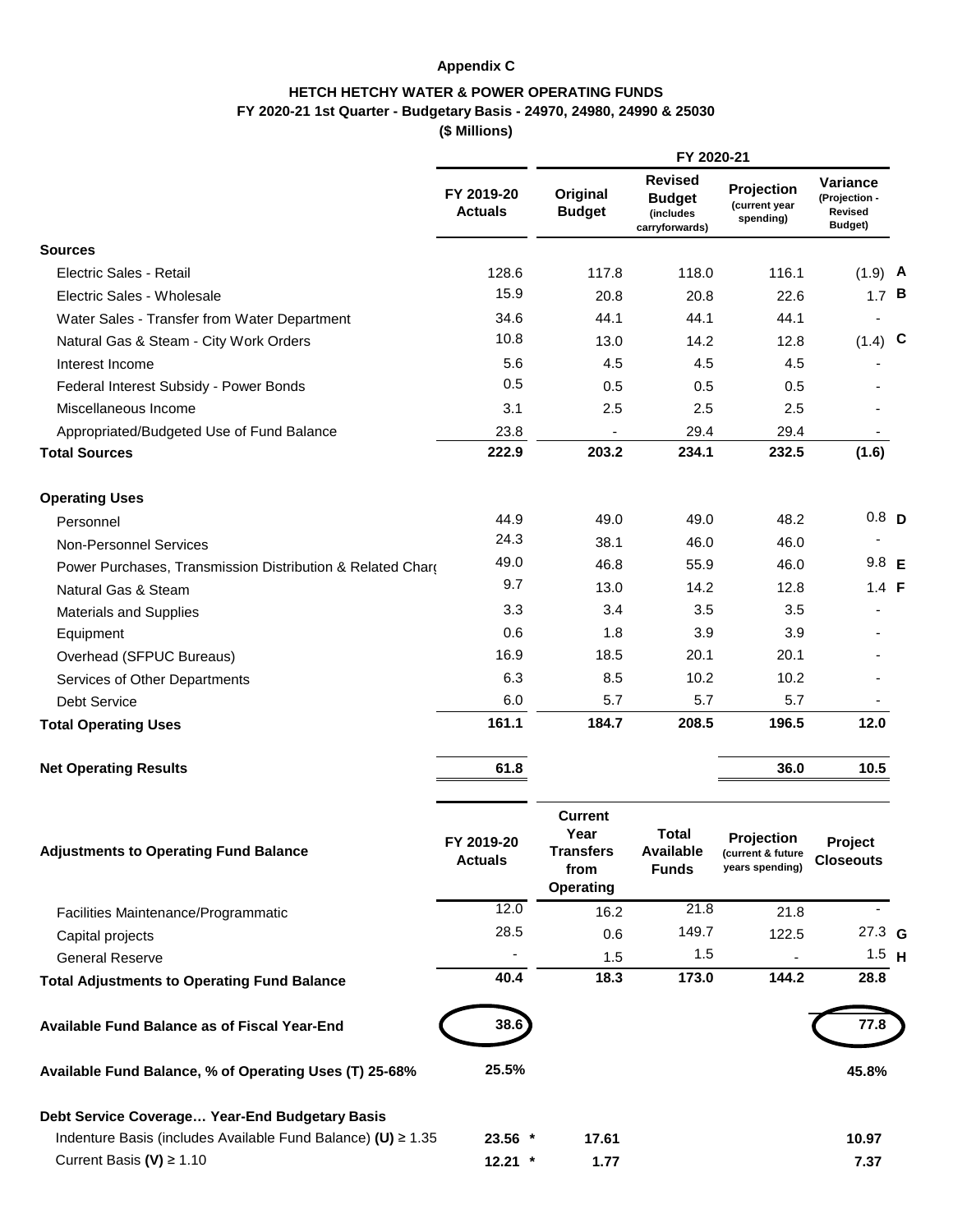## **Revenue Variances**

- **A.** Retail sales slightly below budget due to lower than expected volumes.
- **B.** Wholesale sales slightly above budget, mainly due to higher than budgeted prices.
- **C.** Natural gas & steam sales projected to be slightly below revised budget due to continuing shelter in place orders at City Departments.

## **Expenditure Variances**

**D.** Salary savings due to vacant positions

**E.** \$3.5M Increased cost of purchased power due to distribution cost proposals, set to begin in January 2021, is offset by \$4.0M power purchase contingency budget, as well as \$9.1M in prior year unspent funds carried forward from FY 2019-20.

**F.** Natural gas & steam sales projected to be slightly below budget due to continuing shelter in place orders at City Departments.

- **G.** Project savings to offset lower revenues from Covid sales reductions.
- **H.** General Reserve was intentionally budgeted and planned to go unspent to supplement reserves.
- \* Preliminary, unaudited